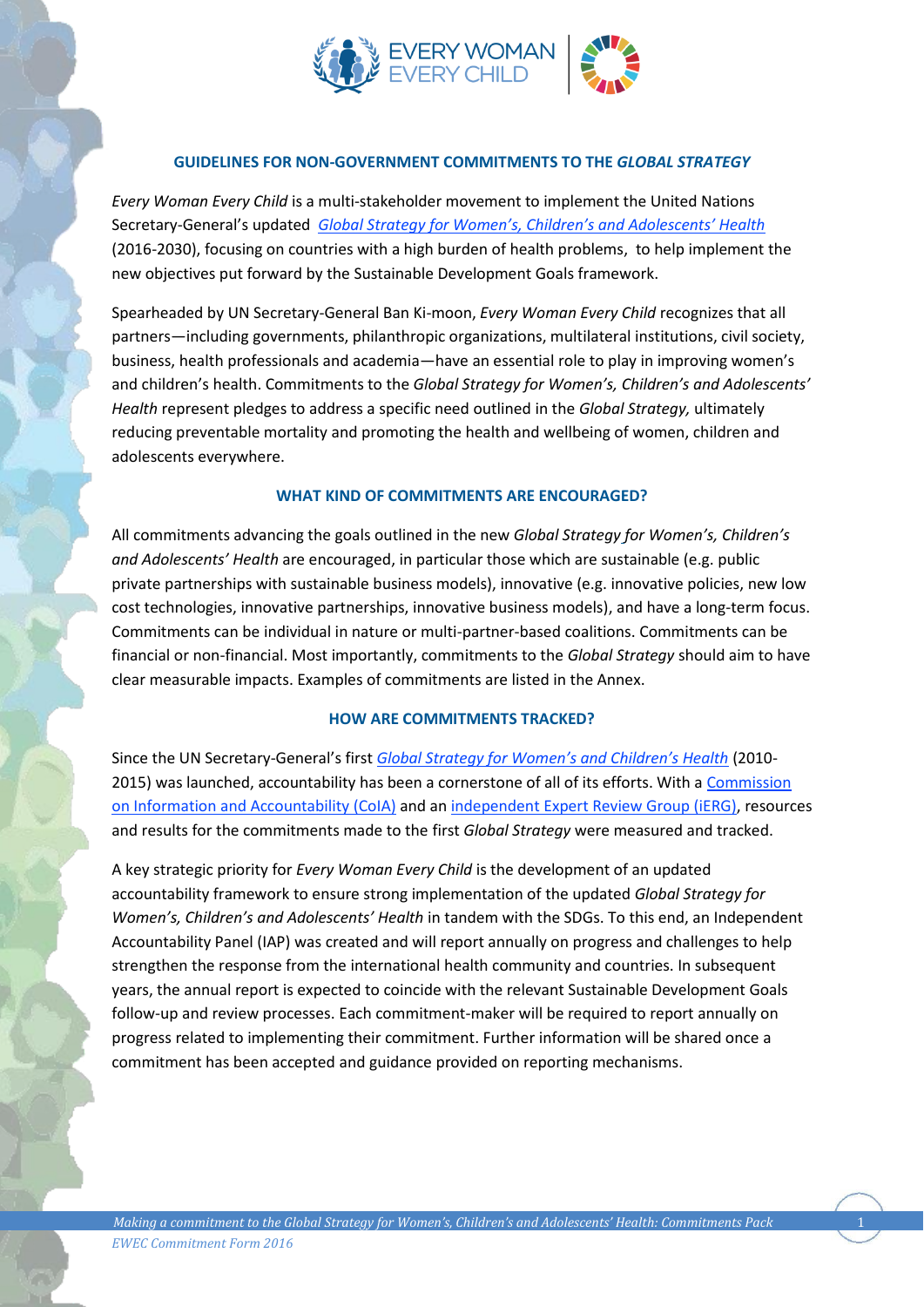#### **HOW TO MAKE COMMITMENTS?**

By filling in the below form, your commitment(s) will be submitted to the *Every Woman Every Child*  secretariat for consideration as a *Global Strategy* commitment. Commitments should be defined as clearly as possible with an emphasis on measurability to support the tracking and monitoring processes. This is to enhance the accountability processes both at the country and global levels. Submissions are accepted all year round, but will be grouped together for approval and announcement at key moments; approved commitments will be showcased on the *[Every Woman](http://www.everywomaneverychild.org/)  [Every Child](http://www.everywomaneverychild.org/)* website. Please skip sections not relevant for your specific commitment.

Should you require any assistance while filling out this form, please contact: [everywomaneverychild@unfoundation.org](mailto:everywomaneverychild@unfoundation.org)

**Please send your complete commitments adhering to the checklist in the guidelines to:** [everywoman.everychild@un.org](mailto:everywoman.everychild@un.org)

#### **COMMITMENT SUBMISSION FORM**

#### **About the commitment-maker:**

| <b>Primary Organization</b>                                 |              |                                                                                                                                                                                                 |       |
|-------------------------------------------------------------|--------------|-------------------------------------------------------------------------------------------------------------------------------------------------------------------------------------------------|-------|
| <b>Name</b>                                                 |              |                                                                                                                                                                                                 |       |
| <b>Headquarters Location</b>                                |              |                                                                                                                                                                                                 |       |
| <b>CEO/President Name</b>                                   |              |                                                                                                                                                                                                 |       |
| Point of Contact (POC) for<br><b>Communications related</b> | <b>Title</b> | <b>Email</b>                                                                                                                                                                                    | Phone |
| to commitment                                               |              |                                                                                                                                                                                                 |       |
|                                                             |              | If this is a multi-partner coalition based commitment, specify the other organizations that are part<br>of this commitment in the following rows. (Please submit only one form per commitment.) |       |
| <b>Organization 2:</b>                                      |              |                                                                                                                                                                                                 |       |
| <b>Organization Name</b>                                    |              |                                                                                                                                                                                                 |       |
| <b>Headquarters Location</b>                                |              |                                                                                                                                                                                                 |       |
| <b>CEO/President Name</b>                                   |              |                                                                                                                                                                                                 |       |
| Point of Contact (POC) for                                  | <b>Title</b> | <b>Email</b>                                                                                                                                                                                    | Phone |
| <b>Communications related</b>                               |              |                                                                                                                                                                                                 |       |
| to commitment                                               |              |                                                                                                                                                                                                 |       |
| <b>Organization 3:</b>                                      |              |                                                                                                                                                                                                 |       |
| <b>Organization Name</b>                                    |              |                                                                                                                                                                                                 |       |
| <b>Headquarters Location</b>                                |              |                                                                                                                                                                                                 |       |
| <b>CEO/President Name</b>                                   |              |                                                                                                                                                                                                 |       |
| Point of Contact (POC) for                                  | <b>Title</b> | <b>Email</b>                                                                                                                                                                                    | Phone |
| Communications related                                      |              |                                                                                                                                                                                                 |       |
| to commitment                                               |              |                                                                                                                                                                                                 |       |
| Insert additional lines as needed.                          |              |                                                                                                                                                                                                 |       |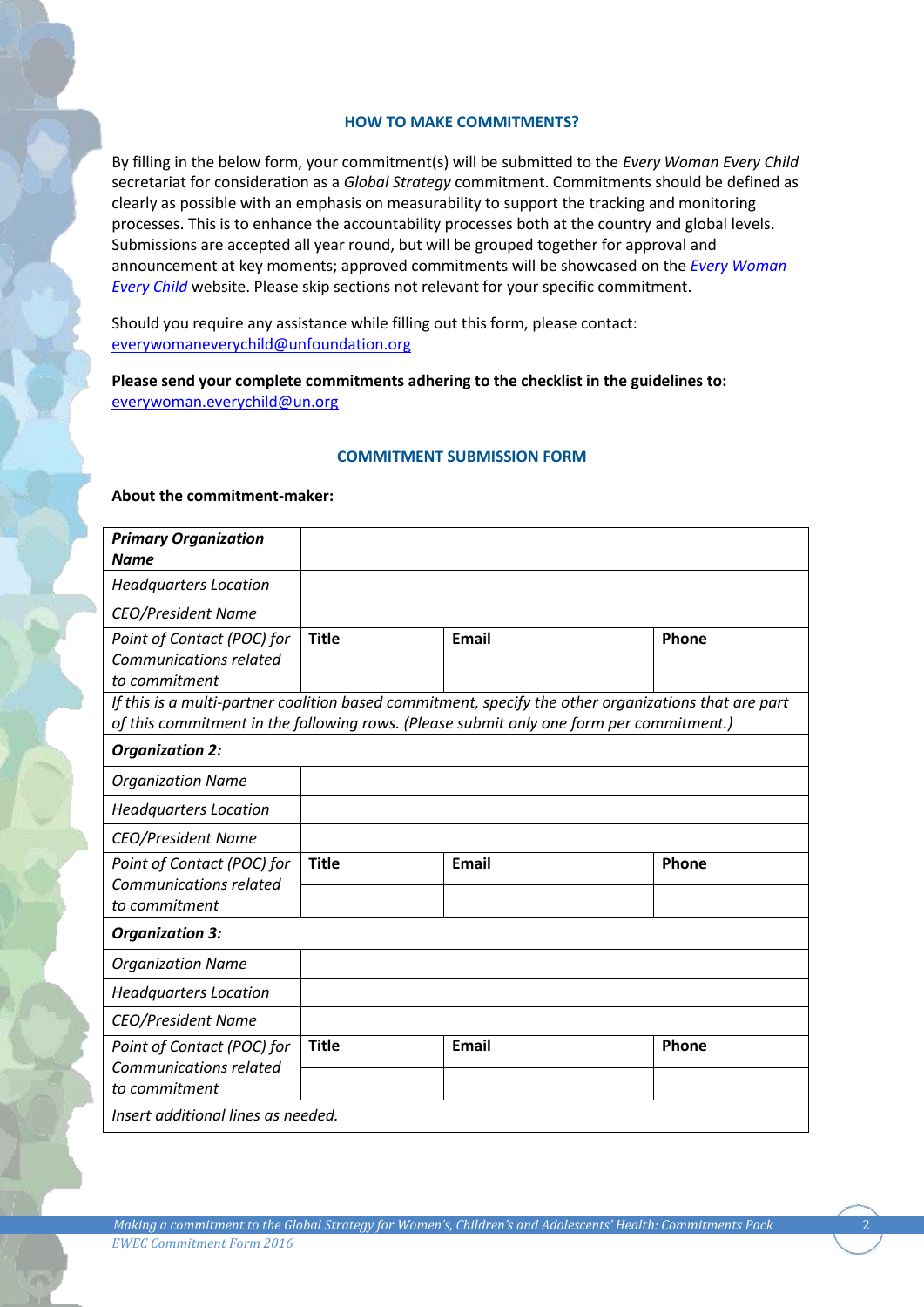# **This commitment is a… (check all that apply)**

| Commitment building on a prior commitment to the first Global Strategy on Women's and<br>Children's Health (2010-2015) |
|------------------------------------------------------------------------------------------------------------------------|
|                                                                                                                        |
| New commitment to the Global Strategy on Women's, Children's and Adolescents' Health                                   |
| $(2016 - 2030)$                                                                                                        |
| Commitment to a specific supportive initiative:                                                                        |
| Family Planning 2020                                                                                                   |
| A Promise Renewed                                                                                                      |
| Every Newborn Action Plan                                                                                              |
| Other:                                                                                                                 |
|                                                                                                                        |

# **Type of Commitment (check all that apply)**

| Financial                       | Research                     | Monitoring & evaluation                         |
|---------------------------------|------------------------------|-------------------------------------------------|
| Scaling-up programming          | Issue and policy advocacy    | Technical assistance                            |
| <b>Education and Training</b>   | Political mobilization       | Direct provision of services<br>and/or products |
| Health systems strengthening    | <b>Innovation for RMNCAH</b> | Policy                                          |
| Cross-sectoral (please specify) | Others (please specify)      | Others (please specify)                         |

**Please describe your commitment below using the SMART principles, i.e. Specific, Measurable, Achievable, Realistic and Time-Bound.**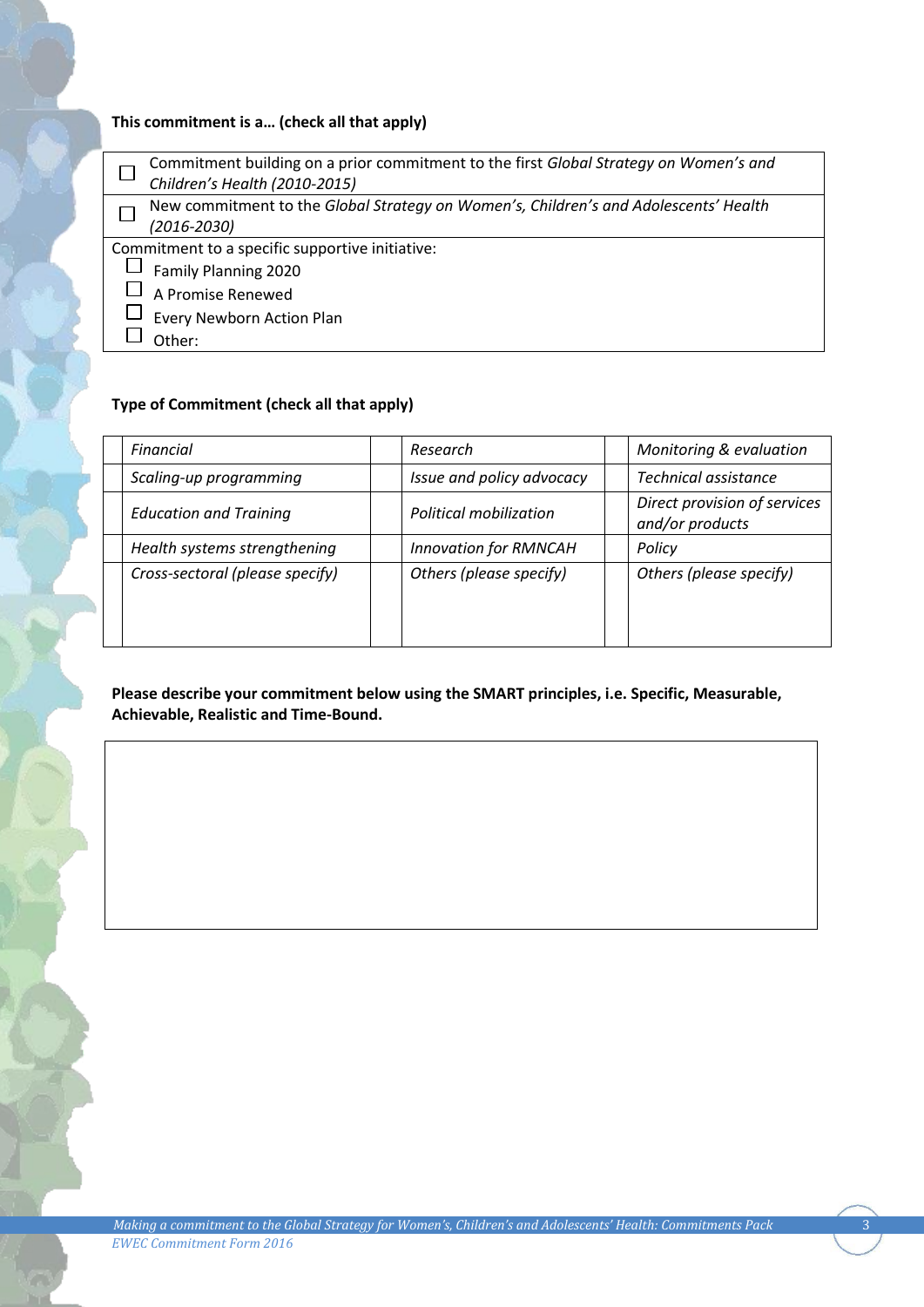**Information on the focus of the support being provided (as relevant):** Please specify on what

grounds/basis is this commitment made?

1) **By age-group:** Which age groups are targeted by your commitment? Please specify the estimated affected population.

| Age group                 | <b>Result target: Estimated Number Affected</b> |
|---------------------------|-------------------------------------------------|
| <b>Newborns</b>           |                                                 |
| Children Under-5          |                                                 |
| <b>Adolescents</b>        |                                                 |
| Women of Reproductive Age |                                                 |
| Other (please specify)    |                                                 |

2) **By theme:** Check which of the following themes relate to this commitment.

| Women's health priorities and interventions             |
|---------------------------------------------------------|
| Adolescents' health priorities and interventions        |
| Children's health priorities and interventions          |
| Newborns' health priorities and interventions           |
| Early Childhood Development                             |
| <b>Nutrition</b>                                        |
| Socioeconomic, environmental and political determinants |
| Health systems resilience and health workforce          |
| Innovations                                             |
| Financing                                               |
| Human rights and equity                                 |
| Humanitarian settings                                   |
| Social mobilization / community engagement              |
| Other themes (please specify):                          |
|                                                         |
|                                                         |
|                                                         |
|                                                         |
| <b>None</b>                                             |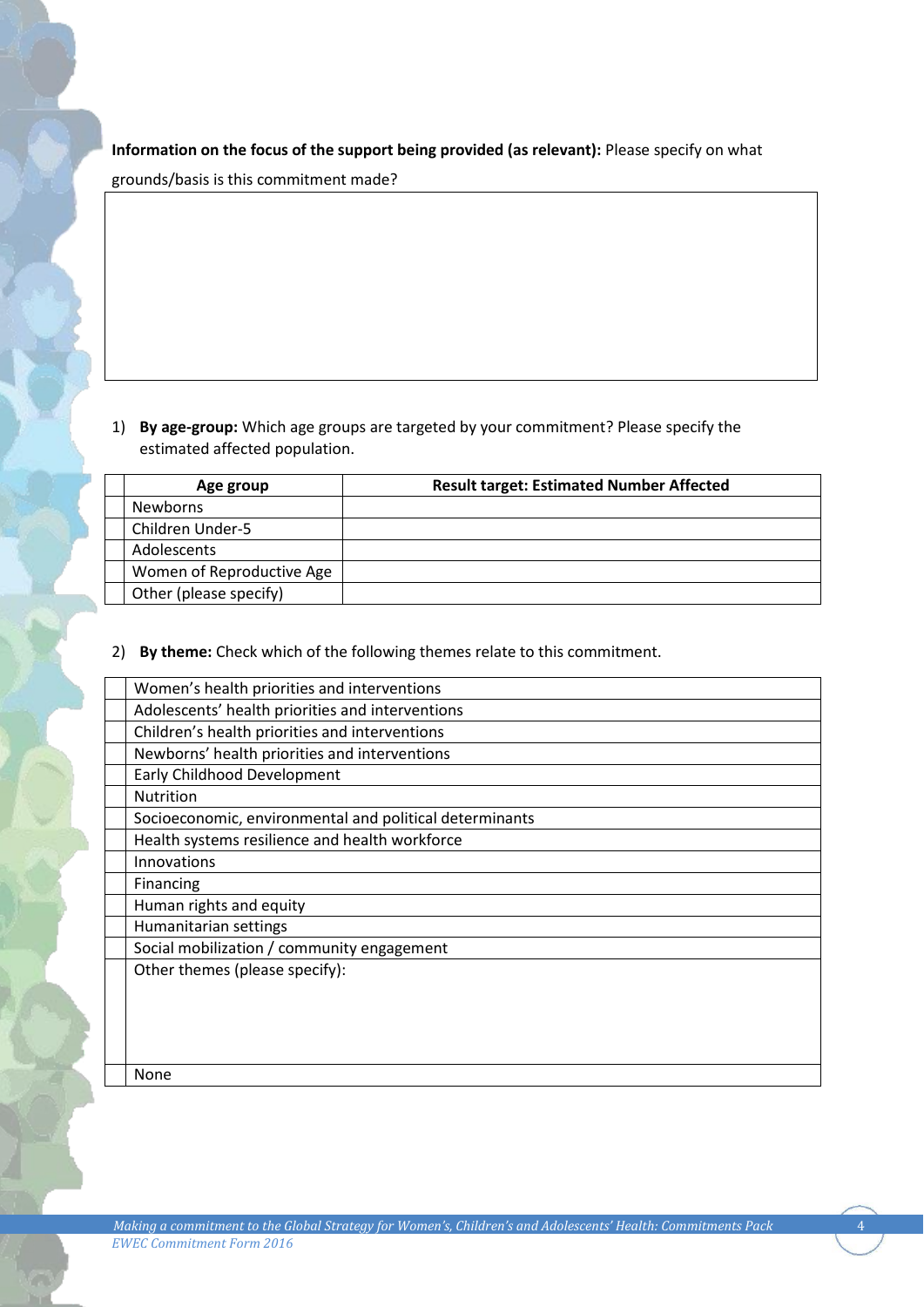3) **By geographic scope:** Global, multiple countries, regional, national, sub-national.

4) How does this commitment target any intersectoral links relevant for the implementation of essential RMNCAH interventions, such as: education systems, nutrition (including agricultural programs), transportation systems, improved sanitation facilities, improved drinking water, humanitarian and disaster response systems, etc.?

5) How does this commitment specifically relate to, and advance the goals of, *Global Strategy for Women's, Children's and Adolescents' Health*? (e.g., health workforce capacity building, coordinated research and innovation)?

| Country-led health plans                                                  |  |
|---------------------------------------------------------------------------|--|
| Comprehensive, integrated package of essential interventions and services |  |
| Integrated care                                                           |  |
| Health workforce capacity building                                        |  |
| Coordinated research and innovation                                       |  |
| Other ways (please specify):                                              |  |
|                                                                           |  |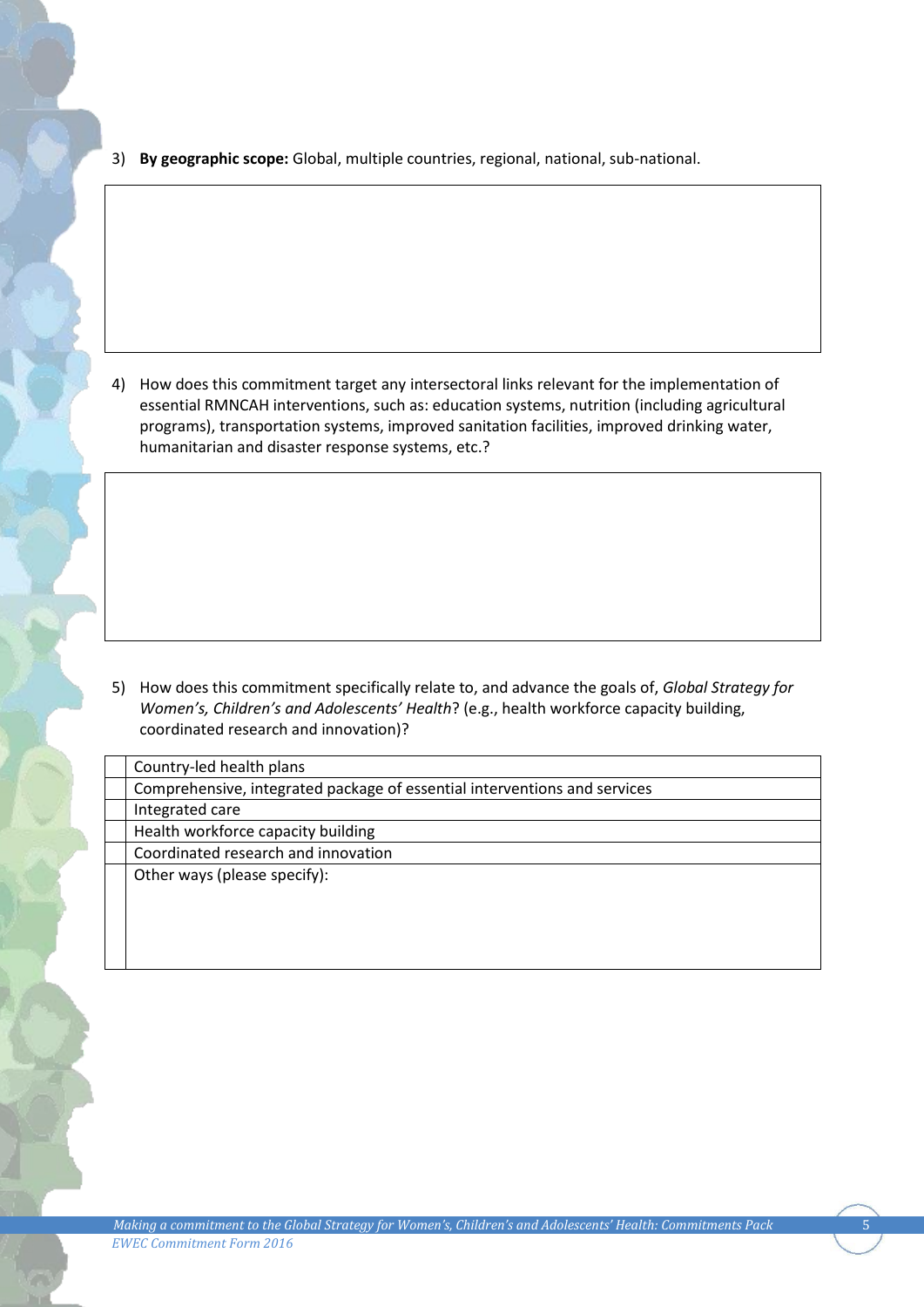## 6) For non-financial commitments:

| Expected Outcome (e.g. lives saved or<br>improved, population impacted)                                    |                                 |                |
|------------------------------------------------------------------------------------------------------------|---------------------------------|----------------|
| Estimated Value (either in USD or local<br>currency) of services, products and<br>other resources provided |                                 |                |
| Explanation of how this estimated value<br>was determined                                                  |                                 |                |
| Planned timeline for implementation                                                                        | Start: Month:<br>Month:<br>End: | Year:<br>Year: |

## 7) For financial commitments:

| Expected Outcome (e.g. lives saved or<br>improved, population impacted)                                                                                                                                                            |                              |                |
|------------------------------------------------------------------------------------------------------------------------------------------------------------------------------------------------------------------------------------|------------------------------|----------------|
| Total amount, either in USD or local<br>currency.                                                                                                                                                                                  |                              |                |
| Proportion of the financial commitment<br>that is above your institution's current<br>spending levels for RMNCAH<br>expenditures.<br>Proportion of the financial commitment<br>delivered as in-kind, rather than cash,<br>support. |                              |                |
| If the funding for this commitment is<br>from an external source, not from your<br>institution, please specify the source:                                                                                                         |                              |                |
| How funds will be channeled (e.g.<br>bilaterally, multi-laterally, through NGOs<br>or other national partners)                                                                                                                     |                              |                |
| Planned timeline for implementation                                                                                                                                                                                                | Start: Month:<br>End: Month: | Year:<br>Year: |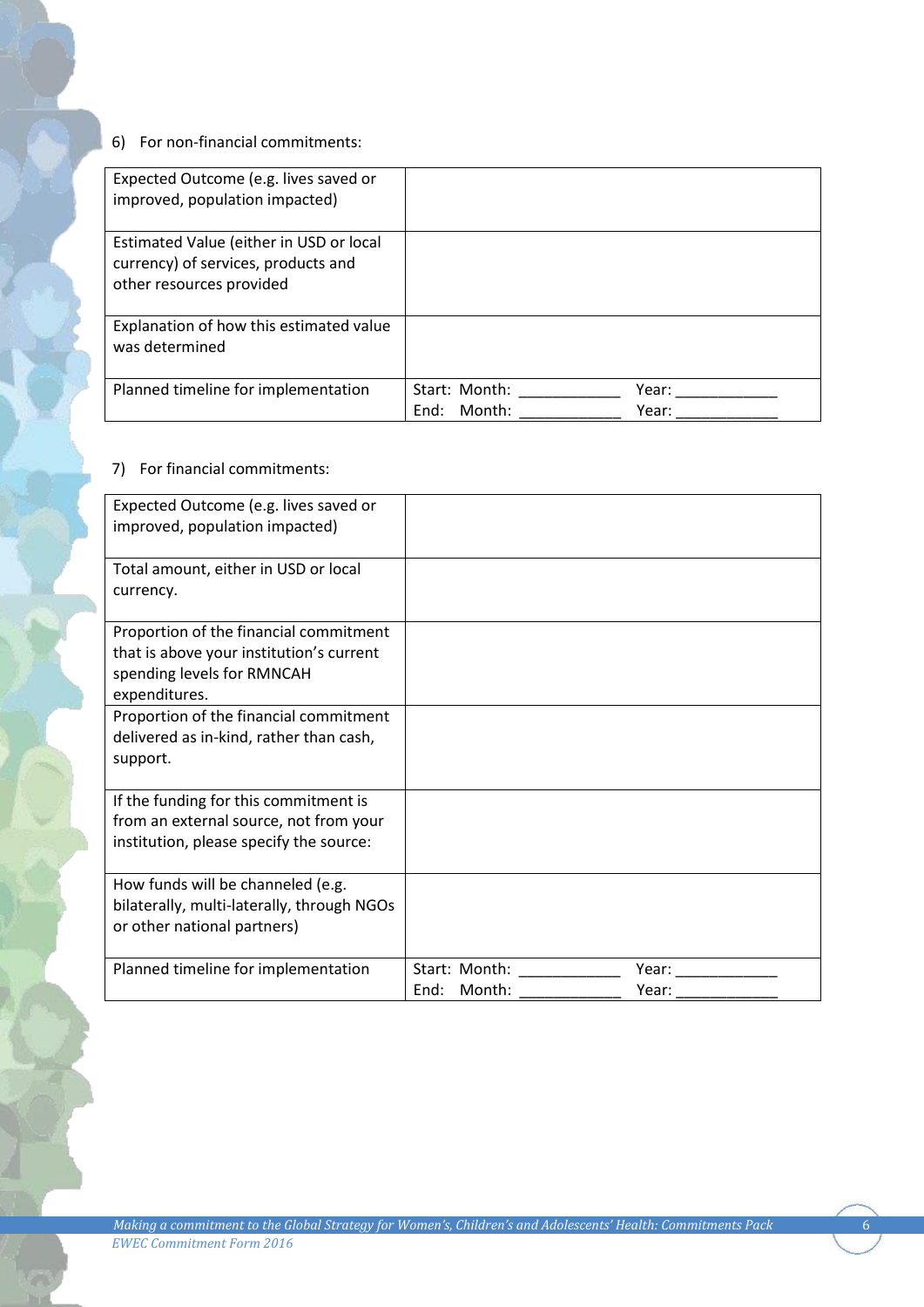8) How do you intend to track and share information on progress towards implementing this commitment to the *Global Strategy*? For instance, releasing an annual shareholder report that includes this commitment, joint reporting efforts together with other stakeholders (please specify), etc.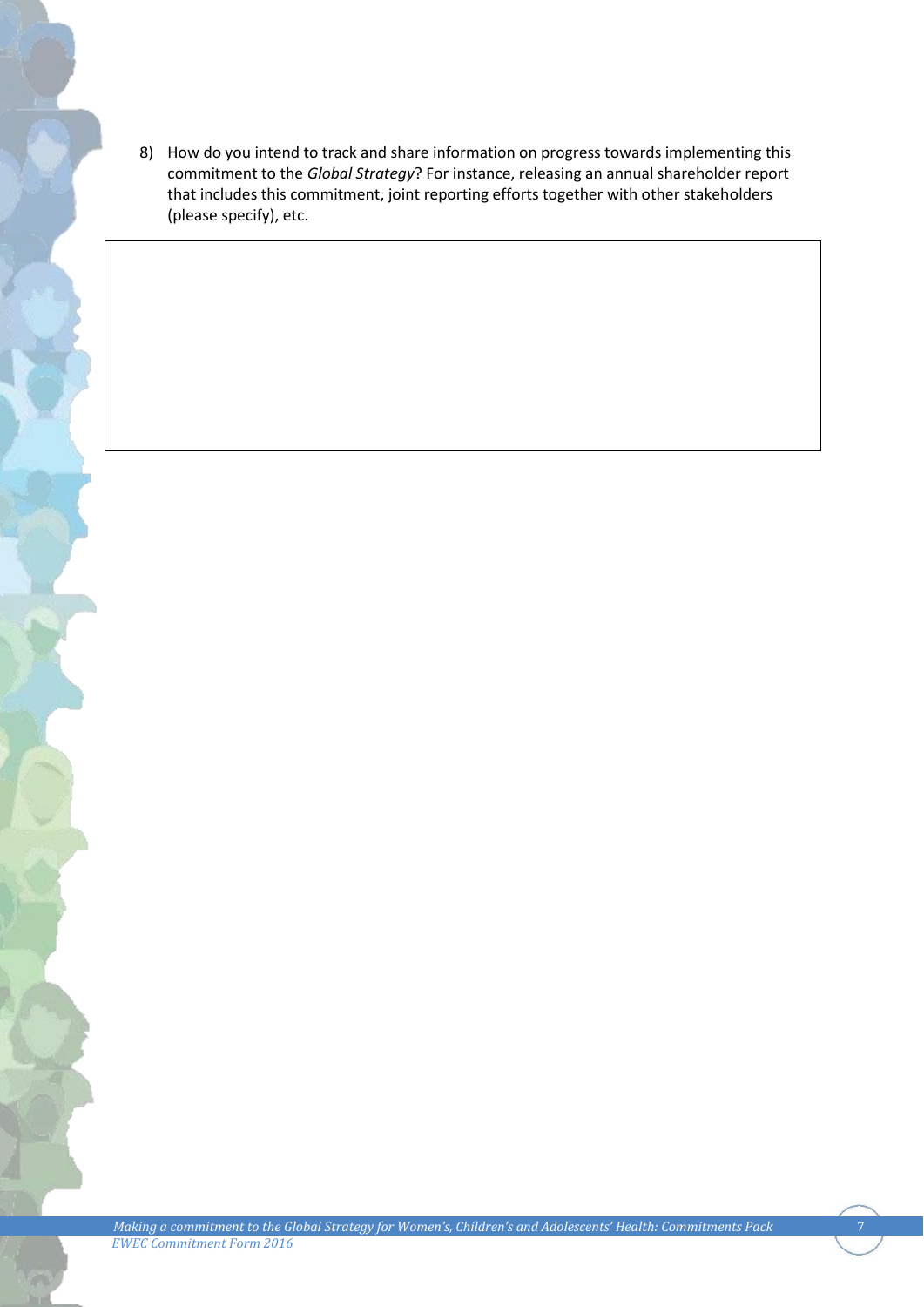#### **CHECKLIST FOR MAKING A COMMITMENT**

### *SUMMARY OF COMMITMENT*

- o Detailed description of commitment (please see the *How To Make Commitments* section above for specific information to be included). Any other relevant information is encouraged.
- $\circ$  Brief summary of commitment (no more than 200 words) to be used on the website and for communications. The *Every Woman Every Child* communications team will work with you to use this language in the movement's communications strategy (including o[n http://www.everywomaneverychild.org/\)](http://www.everywomaneverychild.org/).

## *LETTER FROM LEADERSHIP – Announcing the commitment*

o Letter from organization Chief Executive Officer or President to United Nations Secretary General announcing the commitment and reviewing the basic parameters of the commitment (this is required only for organizations that have not previously made a commitment to the *Every Woman Every Child* movement).

## *WEBSITE/MEDIA MATERIALS*

- o High-resolution logos of your organization for use on *Every Woman Every Child* website
- o Quotations from CEO, President, employees, partners or others on why your organization is participating
- o Pictures, video, testimonials of your programs in action

*The Secretary-General is grateful for your interest and contribution to help save and improve the lives of women, children and adolescents around the world.* 

*Together we can do more than any one of us could do alone.*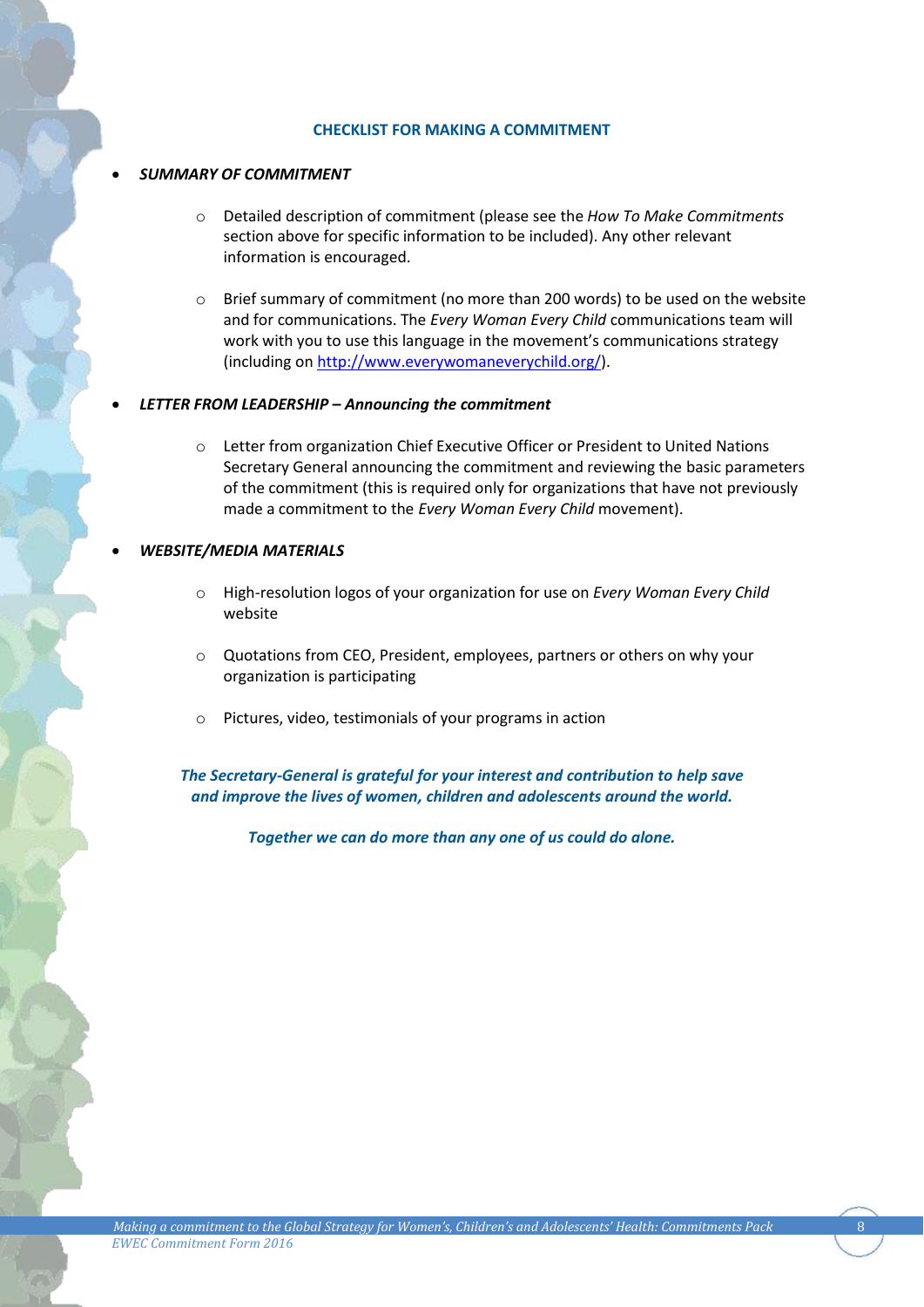## **ANNEX: WHAT KINDS OF COMMITMENTS WERE MADE TO THE PREVIOUS GLOBAL STRATEGY?**

The Partnership for Maternal, Newborn and Child Health (PMNCH) has produced an annual report analysing commitments to the *Global Strategy* since its launch in 2010. Please clic[k here](http://www.who.int/pmnch/activities/accountability/reports/en/) to see the reports produced to date. The nature of PMNCH reporting will be adapted to the ongoing requirements.

Below are examples of commitments made from a variety of sectors, which are by no means exhaustive. For a list of all commitments to the previous *Global Strategy* (2010-2015) and newly accepted commitments to the updated *Global Strategy* (2016-2030), please see the *Every Woman Every Child* website, [www.everywomaneverychild.org/commitments.](http://www.everywomaneverychild.org/commitments)

## **Financial Commitments**

Financial commitments can be aimed at mobilizing domestic resources, or at supporting governments and other key actors in a country to implement plans to improve the health of women and children. For example:

| <b>Type of Commitment</b>                                                                                                                                                                     | <b>Real Examples</b>                                                                                                                                                                                                                                                                                                                                                                                                                                                                                                                                                                                                                                                                  |
|-----------------------------------------------------------------------------------------------------------------------------------------------------------------------------------------------|---------------------------------------------------------------------------------------------------------------------------------------------------------------------------------------------------------------------------------------------------------------------------------------------------------------------------------------------------------------------------------------------------------------------------------------------------------------------------------------------------------------------------------------------------------------------------------------------------------------------------------------------------------------------------------------|
| Scaling-up programming; e.g., expanding and<br>enhancing successful women's and children's<br>health public or private programs in countries;<br>or taking innovative pilot programs to scale | <b>CARE</b> committed \$1.8 billion over 5 years to<br>expand successful maternal, newborn and child<br>health programs, with a focus on empowering<br>girls and women to increase gender equity,<br>linking health systems and communities in<br>systems of mutual accountability, and using<br>innovative approaches to reach the most<br>vulnerable populations. By expanding its<br>maternal health programs into at least 10<br>additional countries-a 50 percent increase-<br>and by scaling-up programs in countries where it<br>currently operates, CARE aimed to aid more than<br>30 million women of reproductive age by the<br>2015 Millennium Development Goals deadline. |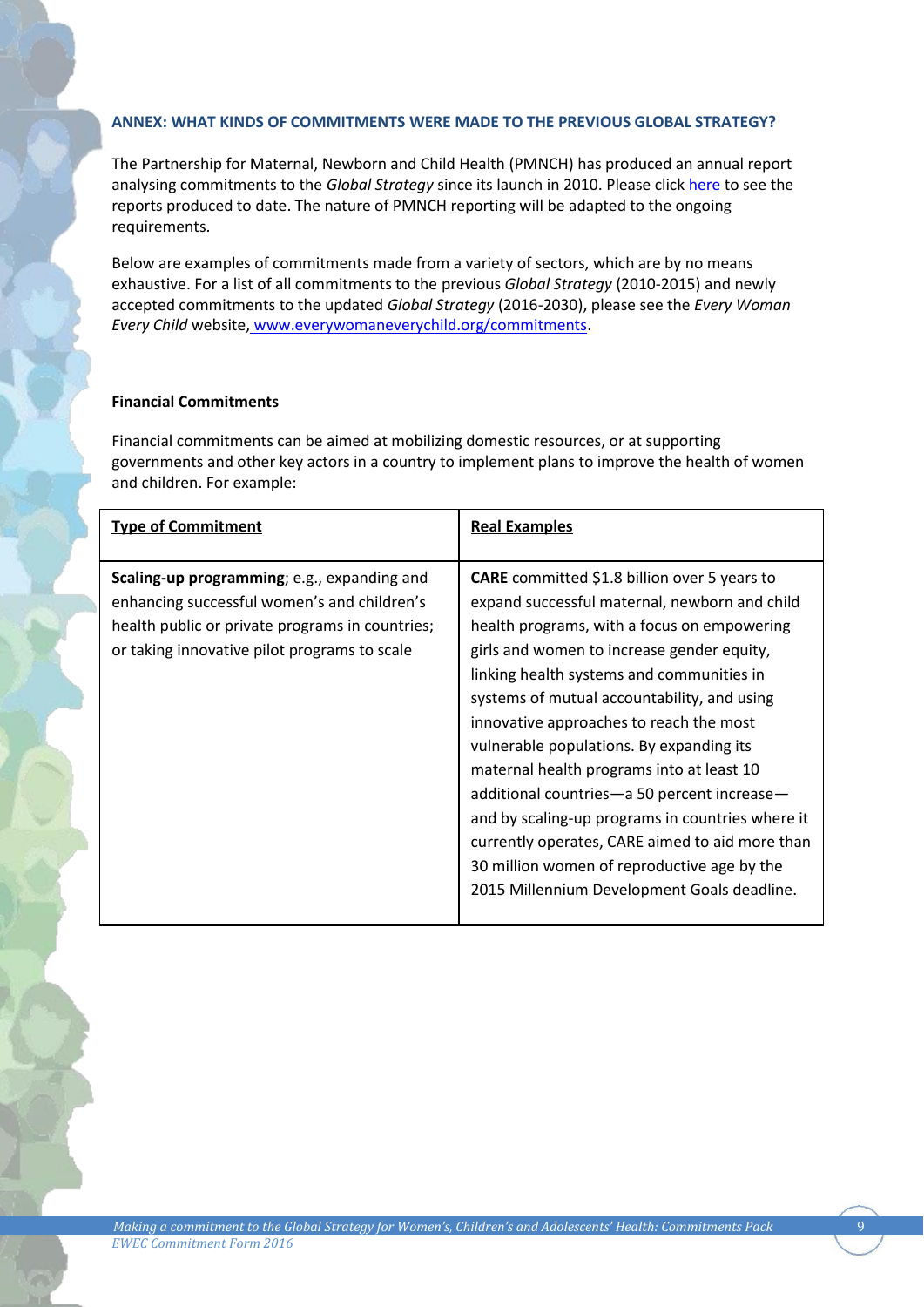# **Policy Commitments**

Policy commitments can help develop appropriate processes and support advocacy to ensure women's and children's rights and access to health. For example:

| <b>Type of Commitment</b>                                                                                                                                                                                                                                                                                                                                                                                                                          | <b>Real Examples</b>                                                                                                                                                                                                                                                                                                                                                                                                                                                                                                                                                     |
|----------------------------------------------------------------------------------------------------------------------------------------------------------------------------------------------------------------------------------------------------------------------------------------------------------------------------------------------------------------------------------------------------------------------------------------------------|--------------------------------------------------------------------------------------------------------------------------------------------------------------------------------------------------------------------------------------------------------------------------------------------------------------------------------------------------------------------------------------------------------------------------------------------------------------------------------------------------------------------------------------------------------------------------|
| Issue and policy advocacy; e.g., Engaging and<br>contributing to advocacy campaigns and<br>becoming a partner in an existing initiative to<br>encourage the adoption of a Health Bill or to<br>increase government spending on health;<br>creating a new advocacy campaign that seeks<br>to eradicate child marriage or improve use of<br>health services by pregnant women; providing<br>high-level spokespersons to amplify advocacy<br>messages | The Body Shop committed over \$2.25 million for<br>their initiative, 'Stop the Sex Trafficking of<br>Children and Young People', developed in<br>partnership with ECPAT International, and<br>launched in 60 countries. The Body Shop<br>launched in December 2010 the first of 3 annual<br>campaigns in partnership with UNAIDS.<br>Amnesty International pledged to advocate for<br>equal and timely access to reproductive<br>healthcare services for all women and girls and<br>campaign for greater accountability for violations<br>of reproductive health rights. |
| Political mobilization; e.g., advocating at the<br>highest political levels to ensure women and<br>children stay at the center of development, are<br>prioritized in national programmes and<br>resource allocation                                                                                                                                                                                                                                | <b>Partners in Population and Development</b><br>committed to using diplomatic opportunities in<br>the General Assembly, UN Agencies in Geneva<br>and UN ESCAP through its diplomatic presence in<br>promoting the goals of Every Woman Every Child.                                                                                                                                                                                                                                                                                                                     |